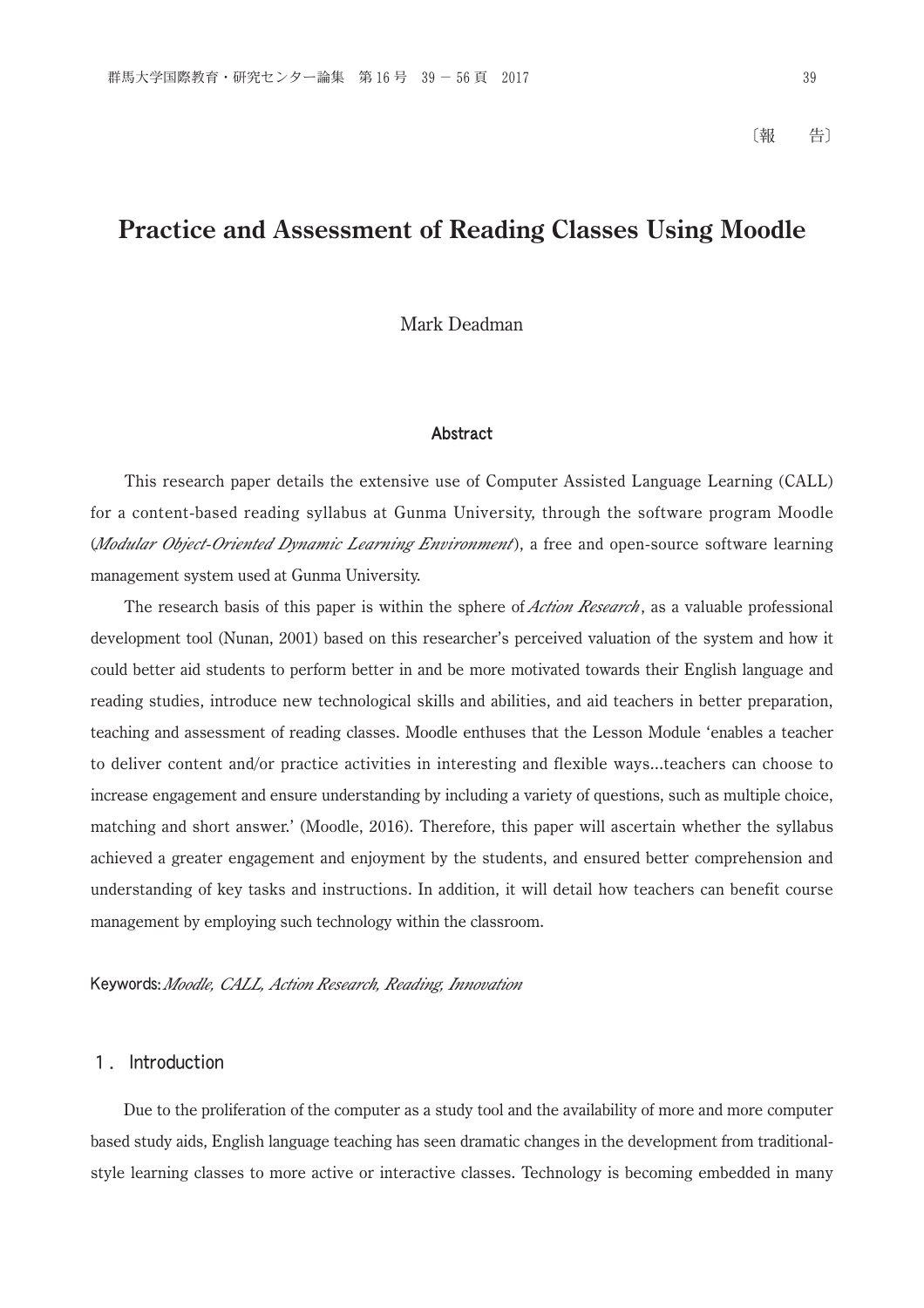educational spheres and settings. The World Economic Forum (WEF), a self-proclaimed *International Organization for Public-Private Cooperation*, states that 'The gap between the skills people learn and the skills people need is becoming more obvious, as traditional learning falls short of equipping students with the knowledge they need to thrive' (WEF, 2016), in which traditional education could be exemplified by a teacher's primary activity set as lecturing, with students listening and memorizing information. Freire (1970) would label traditional learning as that which '… leads the students to memorize mechanically the narrated content. Education becomes an act of depositing, in which the students are the depositories and the teacher is the depositor'.

 In this paper, the use of CALL in the form of a Moodle administered content-based reading course will be evaluated. This evaluation will take the form of Action Research, to offer some insights into a small-scale study which seeks to address four research aims. Firstly, this study will show how Moodle can aid students to comprehend and be motivated towards their reading studies. Secondly, this research exemplifies how Moodle has the potential to reduce lesson preparation, ensure better collection, delivery and grading of assignments, administer quizzes, and collate results faster. Thirdly, it will ascertain how Moodle as a technological innovation aids teachers and students to acquire new educational related technology skills. Fourthly, this research paper seeks to promote, what Nunan (2001) calls, an 'inside out' approach to professional development, in which the concerns and interests of the practitioners are placed at the center of the learning process, rather than from an 'outside in' approach whereby an outline 'expert' brings the good news to the practitioners.

#### 2. Literature Review

 It is important to conduct a literature review of both Action Research and CALL as both disciplines and pedagogies. Burns (2005) addresses the research approach of Action Research in her article 'Action Research: an evolving paradigm'. Burns details the antecedents, definitions, processes and purposes of Action Research in the field of English Language teaching. Burns (2005) defines Action Research as '… a means towards creating meaning and understanding in problematic social situations and improving the quality of human interactions and practices within those situations'. Burns notes that a central aspect of Action Research is the simultaneous focus on action and research, with the *action* component being a process of planned intervention, and the *research* element involving systematic collection of data as planned interventions are enacted. Burns (2005) quotes Wallace, who suggests that focus for action in language teaching should include *classroom management*, *appropriate materials*, *particular teaching areas* (e.g. reading, oral skills), *student behavior, achievement or motivation,* and *personal management issues* (e.g. time management, relationships with colleagues/higher management)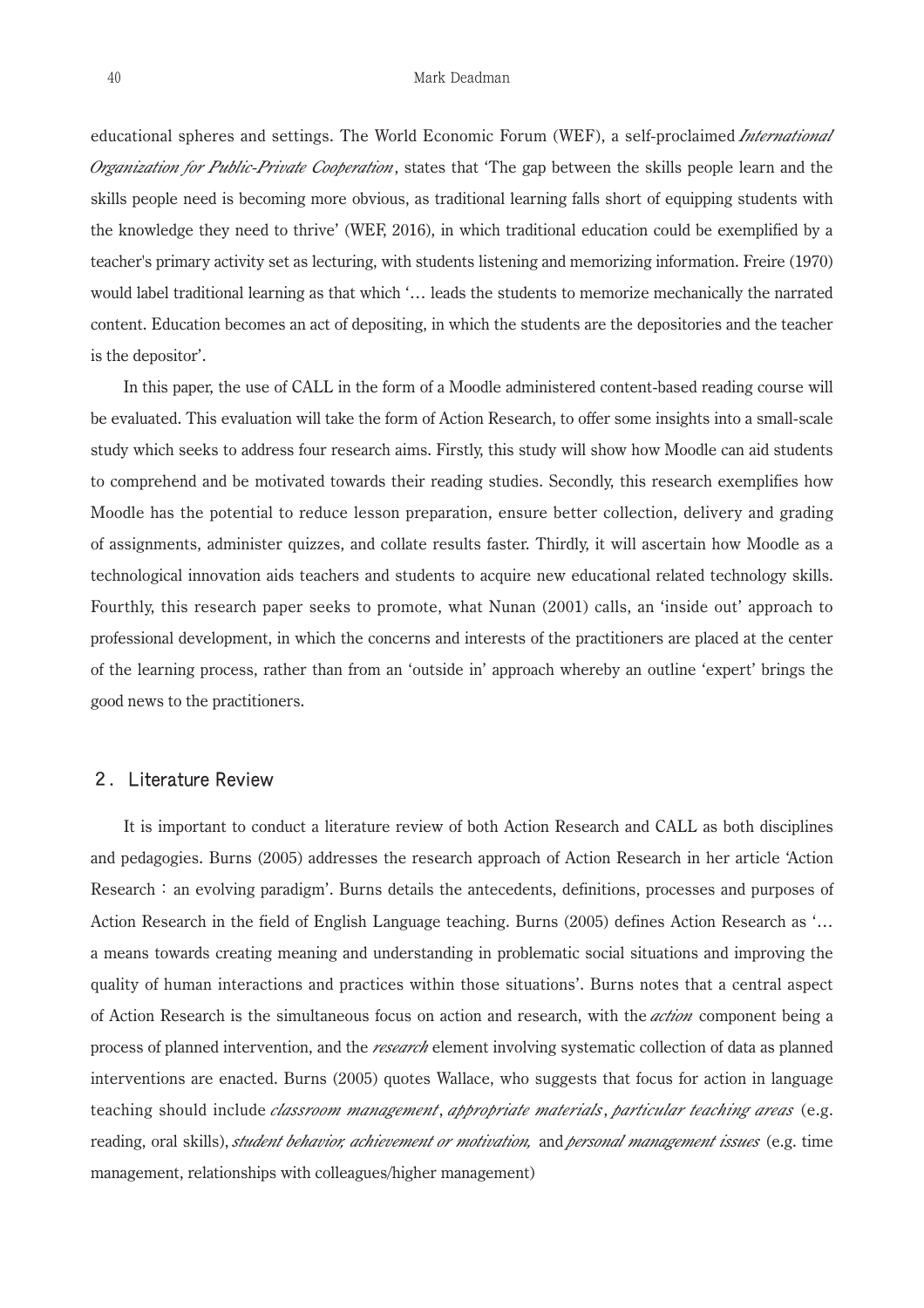In addition, thinking about myself as practitioner-researcher, Burns (2005) refers to Bell who points out that less common in the literature are individual accounts by teacher practitioners working in classrooms. These may be a result of the reasons for the minimal literature in the ELT field to 'a clash of methodologies', and the difficulty for language teachers of setting up experimental conditions in the 'natural confusion and complexity' of the classroom. As such, I aim to address this issue of being a teacher practitioner in a classroom. The educational benefits of this though, as listed by Kemmis and McTaggart (Burns, 2005) are that teachers develop skills in thinking systematically about what happens in the school or classroom, implementing action where improvements are thought to be possible, and monitoring and evaluating the effects of the action with a view to continuing the improvement.

 Brydon-Miller et al (2003) stress that 'action research is not merely about 'doing good', it is also about doing things well.' They state that one of the tenets of action research is that research that is conducted without a collaborative relationship with the relevant stakeholders is likely to be incompetent. Huang (2010) states that Action research is an orientation to knowledge creation that arises in a context of practice and requires researchers to work *with* practitioners. Unlike conventional social science, its purpose is not primarily or solely to understand social arrangements, but also to effect desired change as a path to generating knowledge and empowering stakeholders. Within a Japanese tertiary context, *thejaltcalljournal*  has a plethora of research articles about Action Research、Moodle and specific learning objectives within the Computer Aided Language Learning (CALL) field. Bateson (2008) details ideas for language teachers to incorporate Moodle into their lessons. Robertson (2008) considers how Course Management Systems technologies can have a beneficial impact on course organization, lesson implementation, coursework, and a more student-centered learning experience. Broadway (2011) details how Moodle was used to create an online version of a print textbook for a content-based course. Mynard (2011) describes a university course designed to facilitate awareness of the language learning process through the examination and adoption of various technology-based language learning tools (TLLTs), including Moodle. Daniels (2012) investigates the use of Moodle through mobile devices rather than traditional notebook or desktop computers. In addition, Hirschel (2102) examines student perceptions of the Moodle applications.

 In a previous study, it was shown that student tasks displayed a general progression in complexity through the first semester and a general transfer of activity from the teacher to the students. This emancipatory transfer facilitated a positive view of Moodle and allowed the students to gain more than just using computers, smartphones or tablet devices for information gathering or dispersal (Deadman, 2014). This study represents a continuation in part to this previous study, through the research questions posed below.

 As Moodle is a technological tool for learning and teaching it is important to consider the nature of innovation that Moodle represents. The notion of diffusion of innovation was developed by Rogers (2003),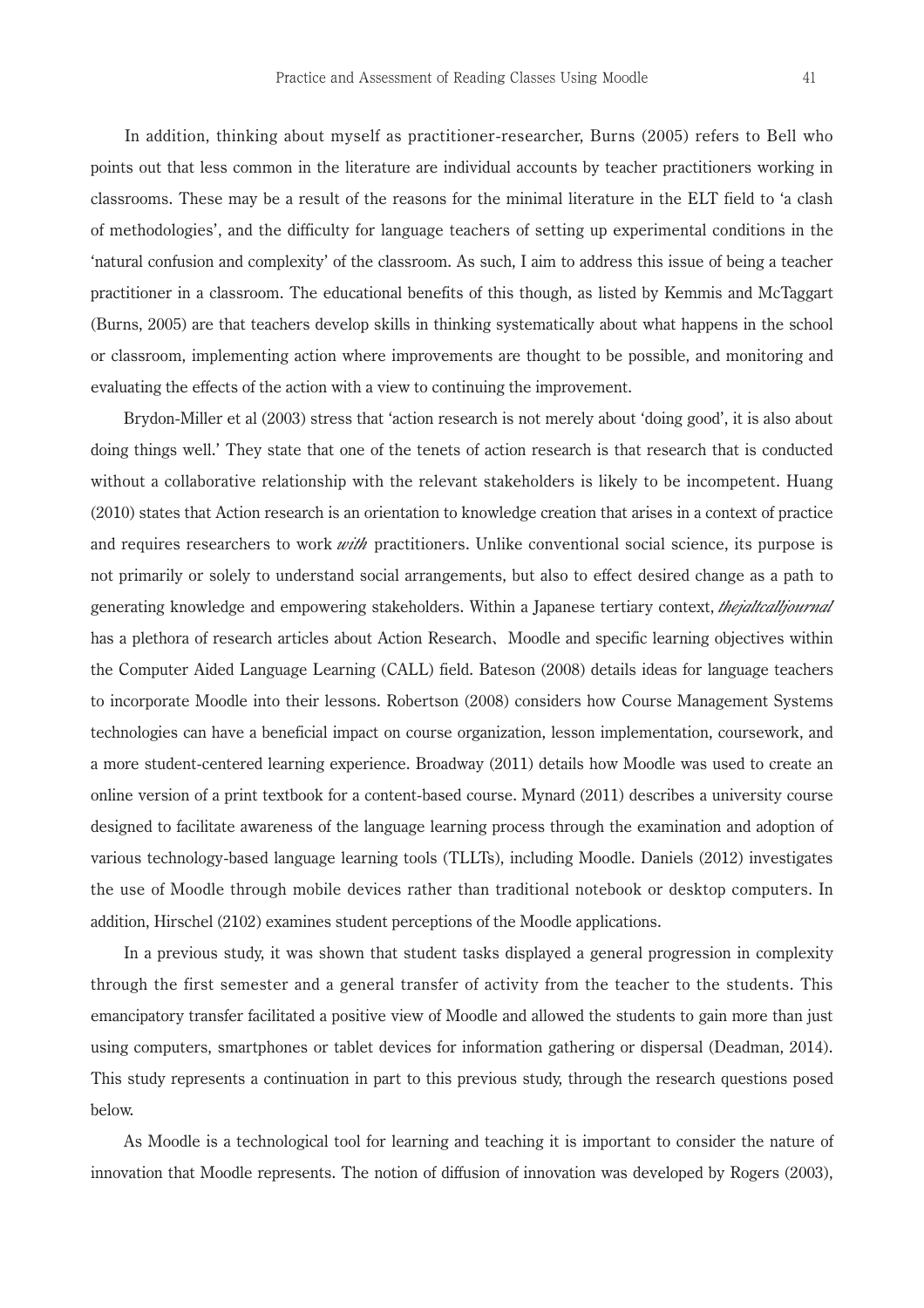in his book *Diffusion of Innovation*, originally published in 1962. Originating in his research as a rural sociologist in 1950s U.S.A., Rogers proposed five steps in the decision-making process of an individual or institution in the adoption or implementation of an innovation, that include awareness, interest, evaluation, trial, and adoption stages. Later editions of Rogers', *Diffusion of Innovations*, carry a total of five categories of adopters to standardize the usage of adopter categories in diffusion research, namely: innovators, early adopters, early majority, late majority and laggards. Rogers's notion of diffusion offers a simple and easy measurement to assess how well and innovation is rejected or accepted over time. This figure also illustrates that the adoption of an innovation follows an S curve, a mathematical function that plots real input values and has a positive derivative at each point.

 Figure 1 below, based on the original found in Rogers 1962 book *Diffusion of Innovation*, shows the diffusion of innovations typically associated with the introduction of an innovation. With successive groups of consumers adopting the new technology (shown in the blue line) its market share (shown in the yellow line) will eventually reach the saturation level, in theory (Rogers, 2003).



Figure 1-'Diffusion of innovations' graph *Source* (*http*:*//www.uxbooth.com, 2016*)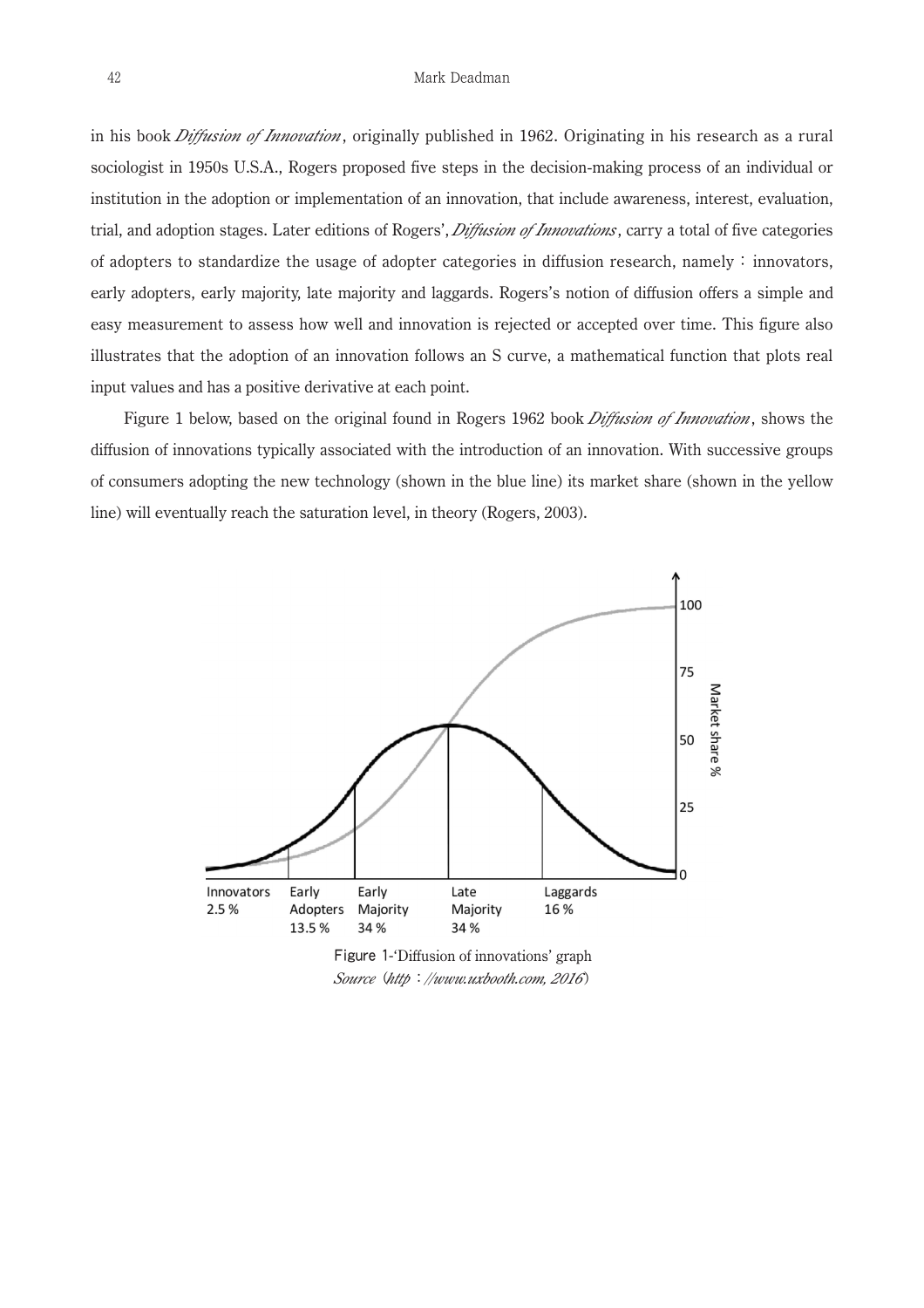# 3.Research Questions

 The aim of this paper is to evaluate how Moodle, as an online learning platform, could better aid both students and teachers in learning and teaching. I looked for more answers to the following points:

- 1.How Moodle can aid students to comprehend and be motivated towards their reading studies.
- 2.How Moodle has the potential to reduce lesson preparation, ensure better collection, delivery and grading of assignments, administer quizzes, and collate results faster.
- 3.If Moodle as a technological innovation aids teachers and students to acquire new educational related technology skills.
- 4.In addition, this research paper seeks to promote, what Nunan (2001) calls, an 'inside out' approach to professional development, in which the concerns and interests of the practitioners are placed at the center of the learning process, rather than from an 'outside in' approach whereby an outline 'expert' brings the good news to the practitioners.

## 4.Background Information to the Reading Course

#### **4** . **1 The Moodle Learning Management System**

 Moodle as a learning and teaching tool is already in use at the University in the form of The Gunma University Learning Management System (GULMS), which hosts Moodle for computer assisted administration and learning. Moodle is largely used in English language learning purposes for Extensive Reading programmes, which is heavily utilized by teachers and students alike.

 Gunma University's Aramaki Campus library currently has more than 12,000 graded readers, which provide a vast range and depth to reading for students taking English language reading classes. As of November 2016, 78% of the School of Science and Technology (SST) students at the University, studying English, had taken at least one Moodle Reader Quiz, and the actual average number of quizzes taken was six with an average word count of 28,403 words across the eleven reading classes in the General English Education program (Gunma University, 2016b).

#### **4** . **2 The General English Program**

 The goal of the General English Education program is to combine a strong liberal arts background with the fostering of students' overall language abilities, known as "English as a Foreign Language (EFL) Literacy" (Gunma University, 2016a). Within the concept of 'English Literacy', the Teachers Handbook (Gunma University, 2016a) states it would be expected that students would develop an ability to use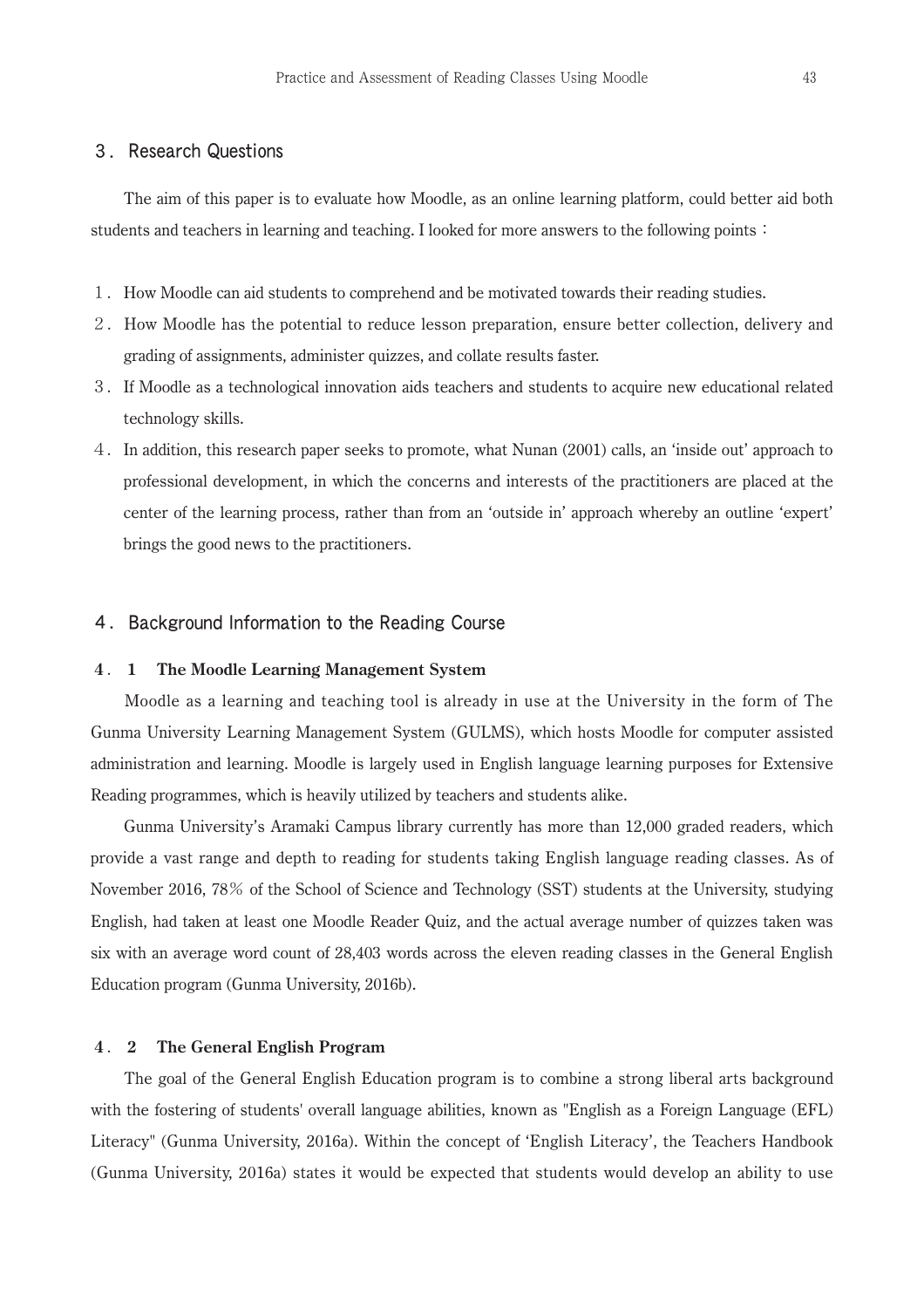English, would be taught learning strategies and academic skills in instruction, and acquire a thirst for learning, by motivation and autonomy in learning. It is impossible to achieve full foreign language literacy by simply transmitting language knowledge to students and training their language skills. Therefore, in addition to teaching skills and strategies, the University strongly urges teachers to include a variety of individual and group work, allowing students to discover, think, and negotiate meaning. Such activities may include a small project, some fieldwork, a written report, or an oral presentation. Allowing the opportunity for self-reflection may also help students attain these goals.

 The primary goal of this course is to develop English reading skills. Reading accuracy (comprehension) and reading fluency (automaticity, comfort, speed, etc.) are covered. Through use of various materials and activities, students develop numerous reading strategies and skills necessary to satisfy the many purposes they will have for reading in their futures as students, engineering professionals, and global citizens. These strategies and skills are embodied within course objectives such as developing micro-skills, improved reading fluency and speed, understand and use an expanded vocabulary, advance closer to thinking directly in English, and most importantly to learn to enjoy reading. It is essential that every teacher meet these objectives, irrespective of being taught by an either a paper or digital based system.

#### **4** . **3 The Extensive Reading Program**

 A significant aspect of this reading course is the Extensive Reading Program, through which students receive large amounts of comprehensible input, fostering fluency with language forms already learned and increasing exposure to vocabulary items, from the habit of reading in English, increased motivation by learning to read English in a more meaningful way, and an expanded knowledge of the world (Gunma University, 2016a). Each student is required to read a minimum number of words during the semester. As of 2016, it is recommended that a goal of 100,000+ words during Semester 1 be set for each student. A student can attain this goal by reading 14 books of 6666 words, the average for Stage 1 books in the *Oxford Bookworms* series. A Stage 1 graded reader book is written with an elementary level of grammatical complexity in mind and with vocabulary that is limited by frequency headword counts, in this case 400 (Oxford University Press, 2017). Provision is made in the syllabus and class time to ensure that Extensive Reading is done both inside and outside of the classroom. Inside class, students are advised to bring one book on each lesson day in order develop students' regular reading habits, for which 10-20 minutes at the beginning of each lesson is for extensive "pleasure" reading, referred to as a *sustained silent reading* (SSR) period, which serves to anchor all students into reading at the same time and place each week and keep accurate record reading habits.

 In addition, oral activities, for pairs or groups (e.g., reading group, performance), or some simple writing activities (e.g., a reading journal, a book report, book review, class publication of these works) can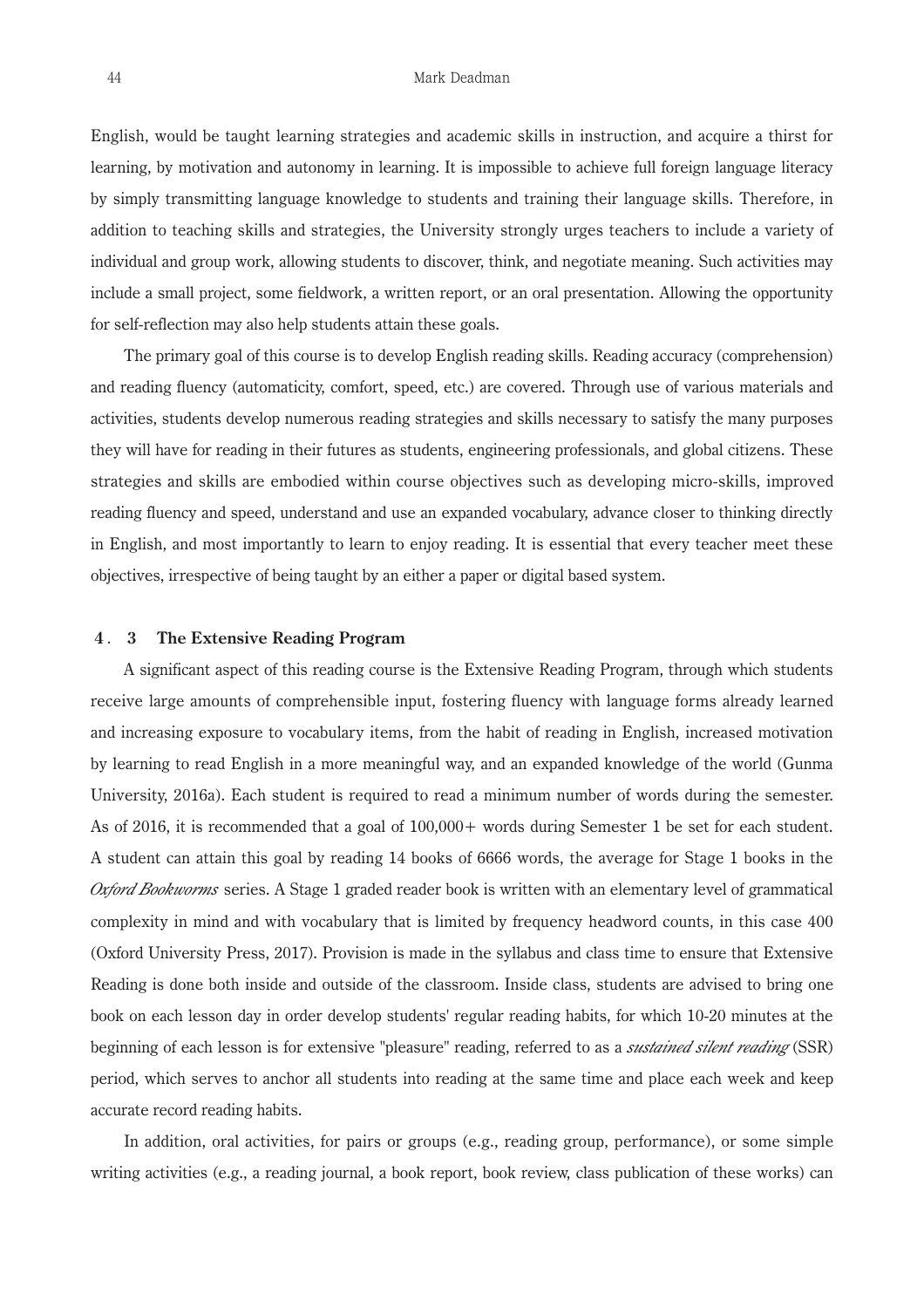be included in this course. Suggested activities by the department include a *Book Club, Shared Reading, Reading-aloud/Performance*, Book *Journal*, and *Book Report/Book Review*.

#### **4** . **4 Computer Provision**

 Most classrooms are equipped with projectors, screens or flat-screen TVs as well as audio equipment. A few classrooms are equipped with computers, but with Wi-Fi areas available throughout the university campus, including the library, cafeteria, and most classrooms, teachers who want to use such technology can do so if they bring their own devices. For teachers without such computer provision, it is possible to use a computer classroom for a given lesson, which requires a reservation. At the Aramaki campus of the University, there are six 'computer rooms', with the largest room having 65 computers, and the smallest having 24 computers. The actual classroom setting for Semester 1 of the class in this research paper was the dedicated computer room, which consists of fifteen banks of tables with four computers per bank, equating to sixty computers. Each student has a monitor, keyboard, USB docks, and sight of a supplementary computer screen which is typically placed between 2 students. The teacher has access to three computer screens, a classroom projector, and a multi-media control system.

## 5.Methodology

#### **5** . **1 Constructing a Moodle 'Lesson'**

 In order to carry out Action Research in a reading class, an actual 'reading' infused Moodle account was needed, to both teach and collect data from. Adopting a student-centered learning lesson using Moodle *Lesson* required a great deal of pre-class preparation time and effort. Every lesson of the fifteen-week semester needed to be completed before each lesson, which meant designing an online lesson plan based on the standardized plans for the reading curriculum. In addition, the Moodle *Lesson* would need to be tested, proof-read, and checked for any potential problems that may interrupt the lesson flow, such as typographic mistakes, confusing instructions, and incorrect answers.

 Figure 2 below shows the plan for a lesson, Week 14 in Semester 1, a guideline from the SST's English Department handbook (Gunma University, 2016a). The Week 14 lesson plan was chosen to confirm the successful consistency employed throughout the semester from the original lesson plan made for Week 1. The 'Lesson' activity on Moodle allows for duplication, which was employed from Week 1 of the reading course in this study. This duplication of data, in this case a 'Lesson', ensures that a consistent and basic standardized lesson plan can be used in every week of the course, but with the ability to tailor each week's lesson plan according to the guidelines contents.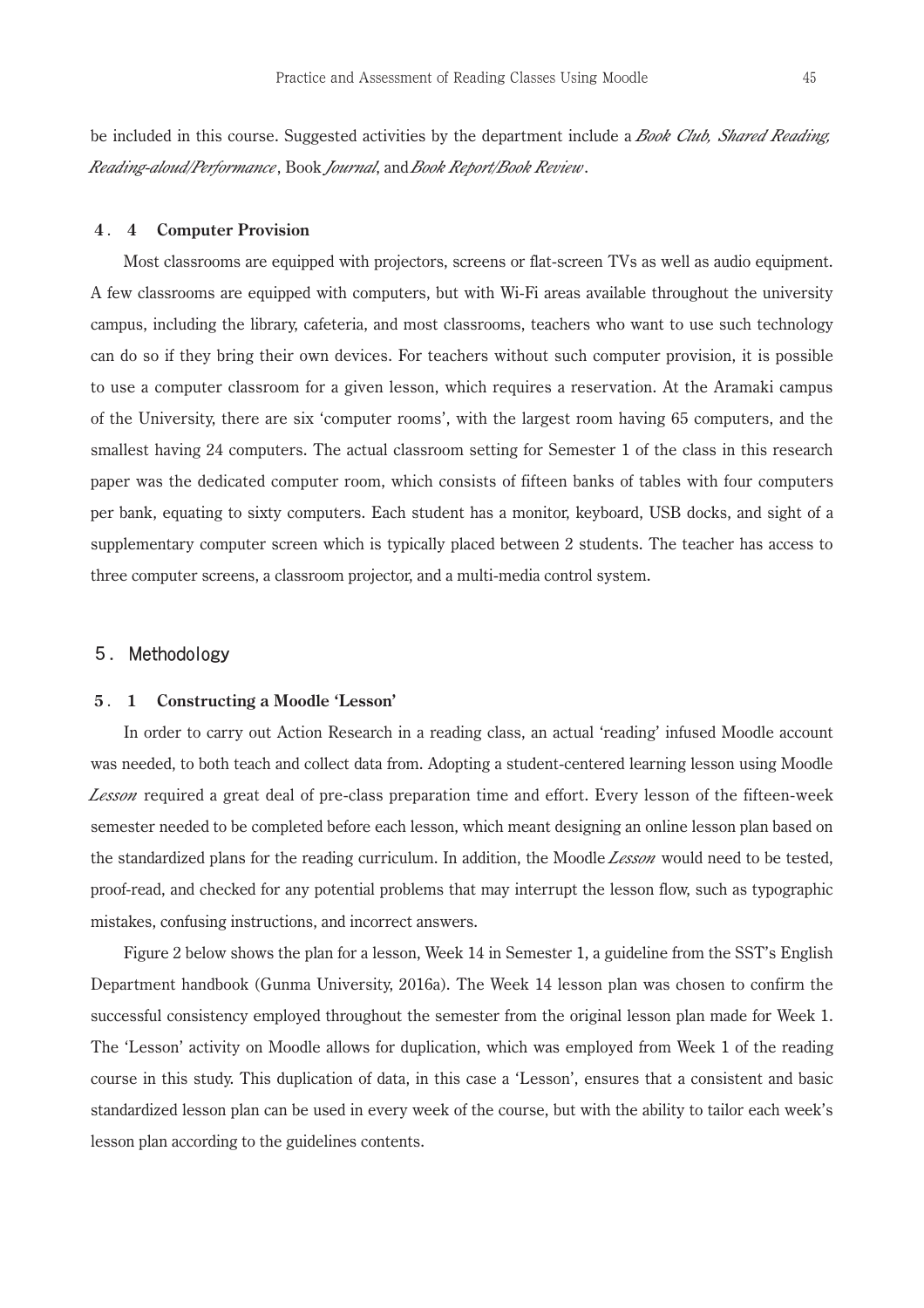| The 14th time | Sustained Silent Reading (USSR)                                                                 |
|---------------|-------------------------------------------------------------------------------------------------|
|               | Part III, Unit 3: Focus on Vocabulary – Exercises $9 & 10$ (pp. 145 $\sim$ 147)                 |
|               | Part IV, Unit 1: Reading Faster – Ex. 10 (pp.251 $\sim$ 252; Progress Chart, pp.229 $\sim$ 230) |

Figure 2~Lesson 14 plan for the Reading course H27 (2015) BI/II Reading (Gunma University, 2016a)

 The prescribed plan lists three activities for the ninety-minute class time, with additional tasks to be conducted by the teacher if necessary or appropriate. The introductory content page for this lesson included a weekly updated of the student's current progress and expected target for the Sustained Silent Reading target, as mentioned above. In this case, students were notified that their class average of words read was 84,787 words, below the target for Week 14 of 93,324 words, but that the class had achieved a 100% active student reading rate.

 After the initial page was created, a variety of pages were created, including content, essay and question pages. An essay page was created for students to write about their current book readings in the silent reading project. Students could write a longer answer than in a regular question, with information such as the book title, author, keywords, genre, and their basic thoughts about the book. Once students had finished their book reports, they quickly shared their ideas verbally in pairs or small groups using the summarized information they used to complete the book report.

 Following this initial task, a content page was added explaining the next task, an exercise from the textbook with appropriate instructions. Once the students had read the instructions, which were directly taken from the textbook, they could 'jump' to the exercise questions themselves. Ten multiple choice questions were made from the textbook original exercise, instantly recording the student's responses for grading purposes. The pre-determined answers were immediately relayed to the students in automatic feedback for each question, with each answer referred to in the textbook, to allow students to see where errors were made. After this exercise, students were directed to the next activity via another introductory content page of instructions. In addition to the *Essay* and *Multiple Choice* tasks, the Lesson activity allows for additional tasks, such as *Matching*, *Numerical*, *Short answer*, and *True/false*, which were used in previous weeks.

 The last activity specifically conducted on Moodle was the 'Reading Faster' activity, which forms a significant portion of the course textbook. The Teacher's Guide (Gunma University, 2016a) states that this activity is important in that it encourages students to read more in less time, which helps students to understand better and will help students to improve their general knowledge of English. The students are directed to read the textbook guidelines for reading faster in the book on a regular basis within the content pages. The 'Reading Faster' content page instructs students to complete the relevant Exercise from the Unit. Students are instructed to read the exercise text and answer the questions in the textbook itself first,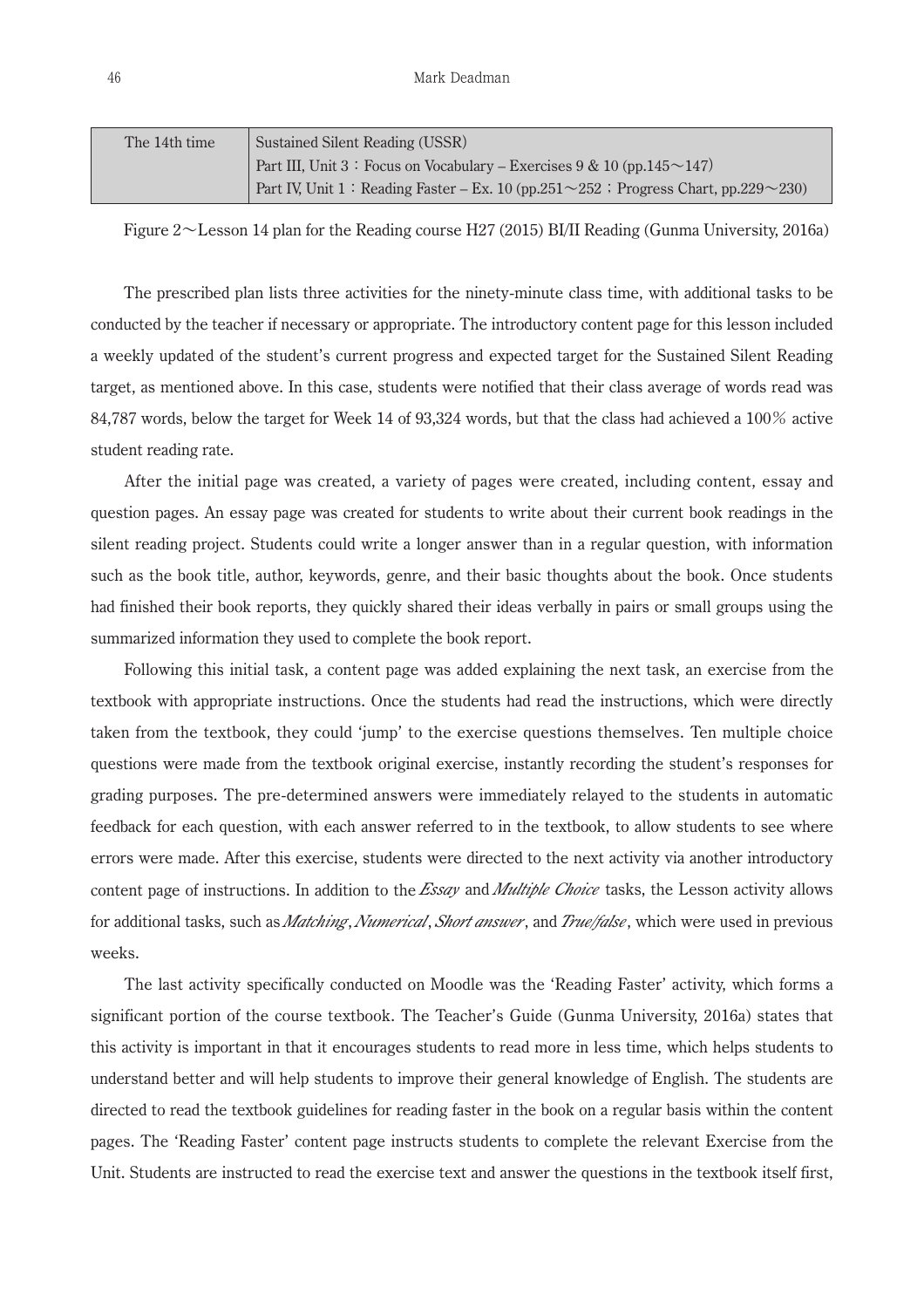without using the PC. The aim was to keep students focused on the task at hand, the reading exercise and read the questions and possible answers carefully. Once they had completed the exercise they were prompted by the content page to move or 'jump' to the text-associated comprehension questions, which would record their answers and give immediate feedback. The content page also carried a gentle reminder that they should complete the *Lesson* activity in class time as I, the teacher, would be able to check activity logs and when they had finished the lesson. Apart from absent students who would be able to finish the lesson in their free time, no students attempted to continue the class after actual class time. Students were finally asked to record their reading rates, the words per minute score, and their text comprehension score in their course textbooks in a 'Reading Rate Table'. In addition to recording their scores in their textbooks

for their own reference and I asked them to record their scores on a *Chat* task that allowed me to gather their scores quickly. The dual function of this was also to instigate some positive peer pressure of students who were falling behind in reading, in that they would hopefully feel some motivation to improve their reading scores.

 A final content page was added to bring the lesson to a close. The student would then see a generic message as in the next screenshot, with a direction back to the main course page or to view their grades. At this point the student's ongoing score is only displayed for each student, not the class scores. This allows the student to check that they have completed all parts of the lesson, and have the chance to re-enter details if there are any inconsistences.

#### **5** . **2 Participants**

 Data for this study was collected from one class at the University. The students represent a homogeneous group in that most students are aged 18, made up exclusively of first-year course students from the *School of Science and Technology* (SST), predominately ethnically Japanese, of the same educational level, and of similar localized backgrounds in the Gunma prefecture or Kanto regional area. The respondents represent a 24/3 male/female gender split.

#### **5** . **3 Data Collection**

 A student questionnaire (see Appendix 2) was carried out for this study at the University to ascertain student opinions about the use of CALL in the classroom. The questionnaire was constructed and developed on Moodle and was conducted in class towards the end of the first semester in July 2016. The questionnaires were incorporated into the final Moodle *Lesson* of the course, to maximize the student participation rate, and to get their immediate response to the questionnaires, after just finishing that lesson using Moodle, and that of the Spring Semester syllabus.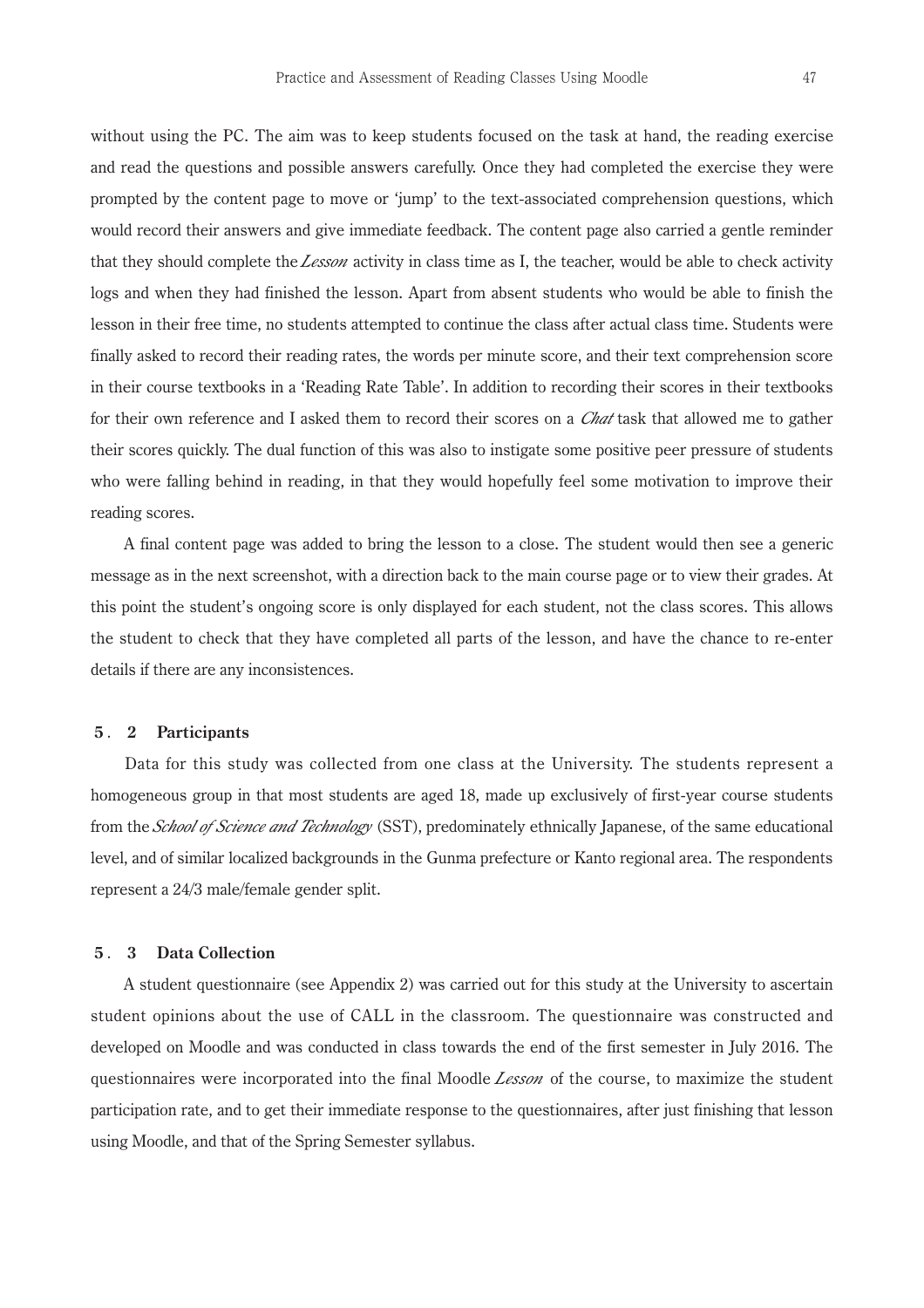## 6.Results

 Figure 3 illustrates the comparison of Question 1 and 2, how students view the class theme of reading and the online delivery system of the lesson. A strong positivity is given to both reading and the use of computers. On a scale of 1 to 5, with 5 being 'strongly agree', 17 students rated reading as a score of 4 or 5, and 18 students rated the use of computers 4 or 5. This shows a strong affinity to both ideas, which is positive for both the course and how to teach and learn. Related to this, Question 3 asked students if they preferred computer or non-computer lessons, with 24 students preferring the former.



Fig 3  $\sim$  Comparison of Questions 1 (Do you like reading?) and Question 2 (Do you like using computers?)

 Question 4 asked student to record which technological devices they use. Students only used personal computers, tablets and iPhones, but recorded 42 instances of these, showing some of the students use a variety of devices to access information. In question 5, students detailed in how many classes they need to use computers. Positively, only seven students use computers in one class only, whereas fifteen students use computers in two classes, and five use in three or more classes. Question 6 saw students responding that it is easy using computer in class, against seven who thought it is difficult or were unsure.

 Figure 4 details Question 8, asking the students what they liked about using PC's in class, with students able to select up to three answers. When asked about why they like using computers in class, with multiple answers allowed, 23 responses recorded that the use of PCs is more interesting than normal textbook classes. Eleven students liked the fact that MOODLE showed answers immediately. Eight responses recorded that they could use other applications (Word, Excel, Internet, and YouTube) in class.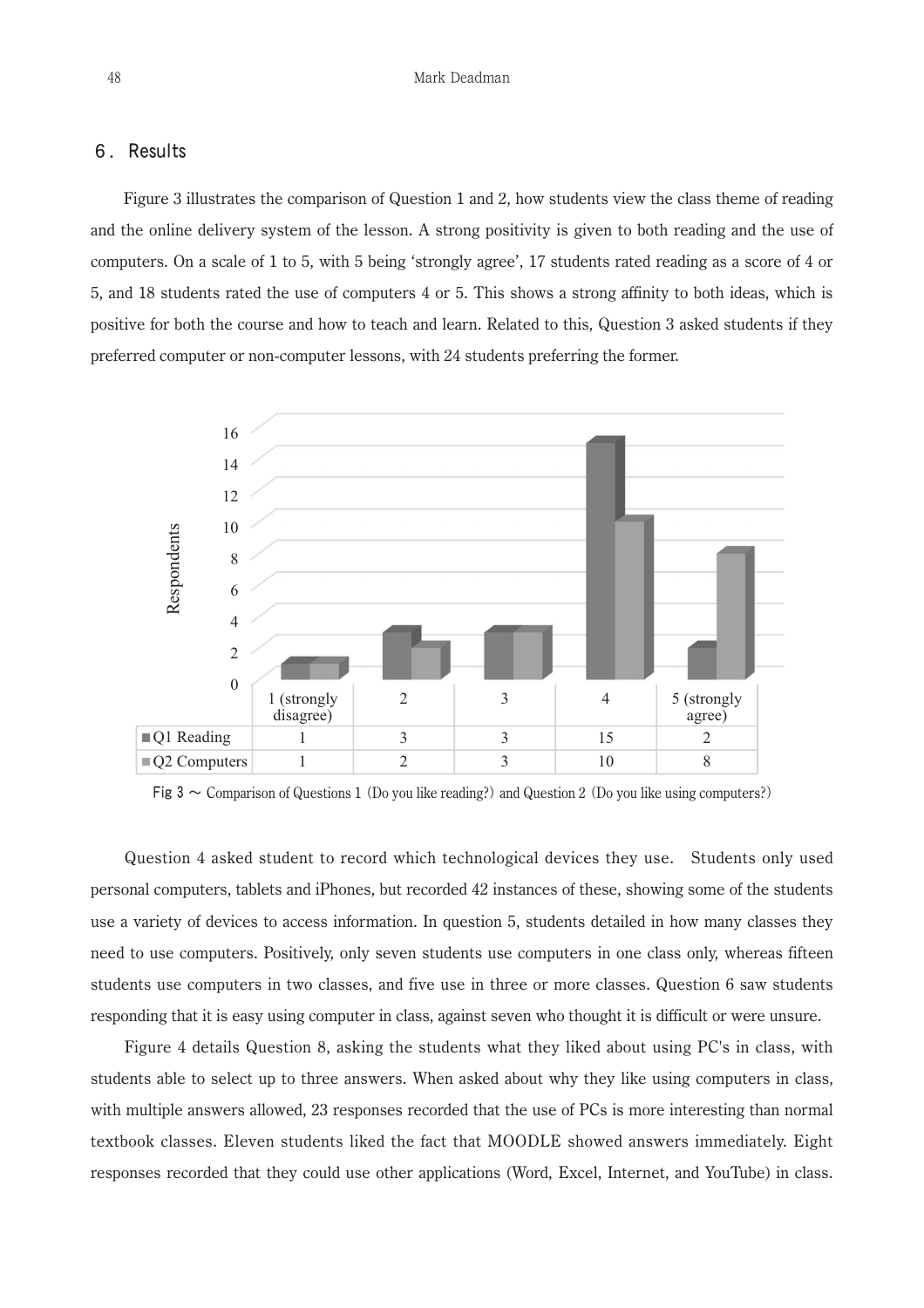Other responses included the fact that they didn't need to write many notes, that it improved their word processing skills, that they could get information more quickly. Only one student responded that they didn't like using computers in class for any reason.



Fig  $4 \sim Q8$ . What do you like about using PC's in class? (Please select 1-3 answers)



Fig  $5 \sim$  Comparison of Questions 7, 10 and 11;

 Figure 5 compares three question to illustrate a pattern of acceptance by the students. Question 7 asks if the students think MOODLE is a good learning tool, Question 10 asks if the students think more classes (reading, listening, and other courses) should use more technology, and Question 11 asks if the students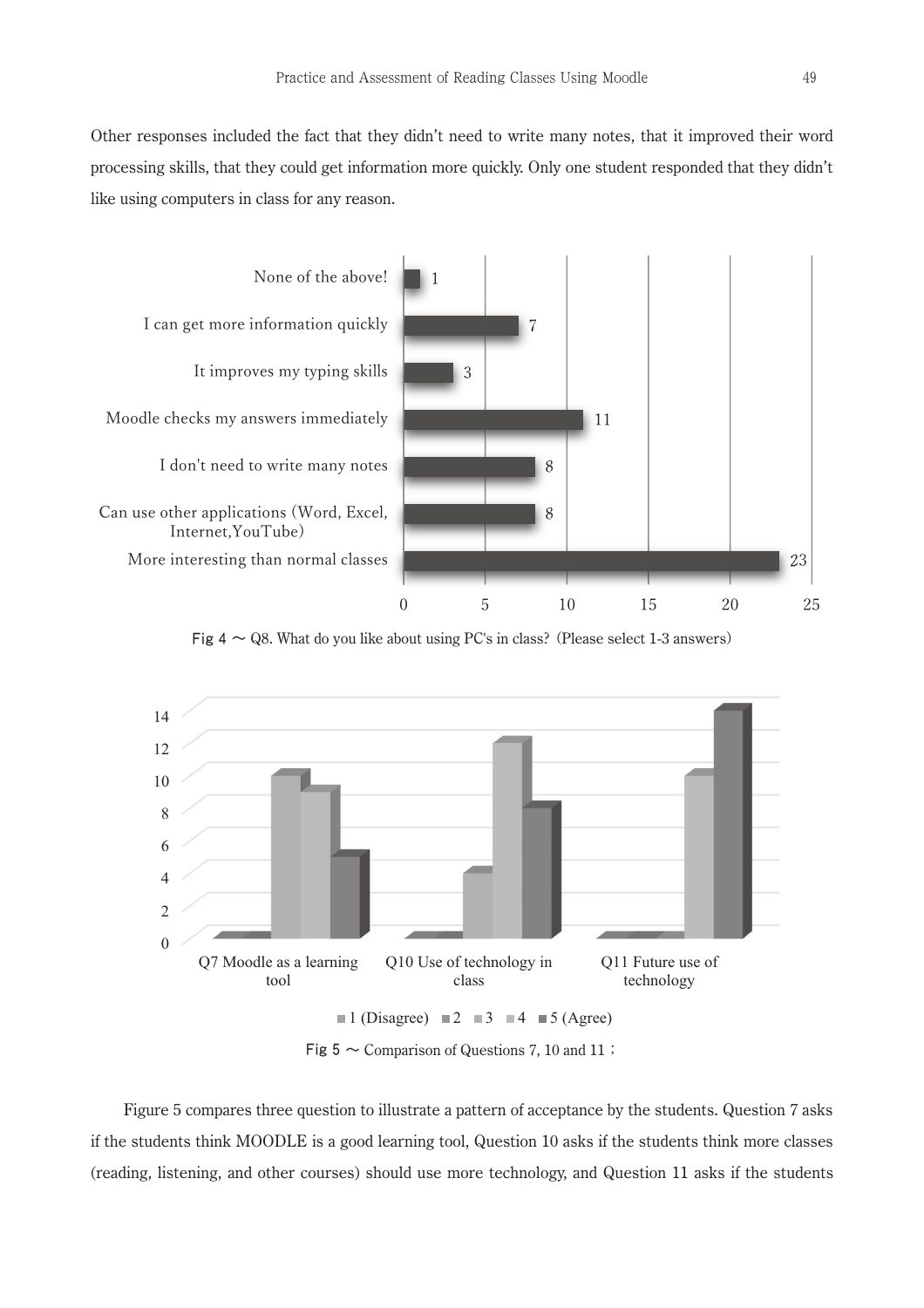think technology will be an important part of their future work. All answers were on a scale of 1 to 5, with 1 being disagree and 5 being agree. All three questions recorded no negative response, indicating the important of all three areas to the students. Fourteen out of the twenty-seven students though Moodle was a good or very good learning tool, represented by a score of 4 or 5 respectively. In addition, twenty studnets out of the total thought MOODLE should be used for other classes. However, all students recorded a score of 4 or 5 that technology would be important for their future.

 Question 12 provided an open-ended response evaluation of the course, there was an overwhelming positive reaction to the use of computers and Moodle in class, for tasks and as a learning tool. Students saw the importance of Moodle as an innovation, which is probably the first database system that they have encountered in their education. It is inevitable with the rise of technology, as described above, that these students will encounter more technology in the future, which they seem to acknowledge. The overwhelmingly view of the students in their open-ended responses was a positive one, with positive opinions about the ease of the software;*'I like this class because it is interesting for me to use MOODLE.'*  and *'I am satisfied with this reading class. Using a computer is easy to do and it helped me to understand contents of the class.'* In addition, students responded that classes had become more interesting, *'This PC reading class is very interesting and more easier* [*sic*] *than normal lesson for me.'*, and *'There is nothing to change because this reading class is interesting! I love this class!'* Also, students reacted positively to this class in that it generated positivity for the course, that of reading skills in that *'I had never get the class which I use these type of PC reading class. I enjoy using PC on this class. This is enable to us improve our English skill immediately. I think it is good method!!'*

Some technical issues were raised, '...*some computers wasn't* [*sic*] *smooth actions.'*, and fears of losing data *'It is possible that the data will be lost.'*, and perhaps the overuse of computers *'It must be tired my eyes'.*  If it is possible to teach this course through online activities within the classroom, it would be important to ensure that there are more designated breaks away from the screen, utilizing that time on non-computer tasks such as pair work, group work, presentations, and other reading activities.

#### 7.Discussion

 This pedagogical change to my reading class enabled me as a teacher to think about how students may be able to learn in a better way for some parts of the lesson, with a greater focus on intrinsic motivation to learning, signaling to the students that they were the subjects of the learning process and that they would be given more self-directed learning opportunities, with peer teaching and learning, and a more supportive role from me as the teacher instead of an instructional or lecturing role. Additionally, a high degree of peer teaching took place due to the use of technology in the classroom. I had envisaged that students would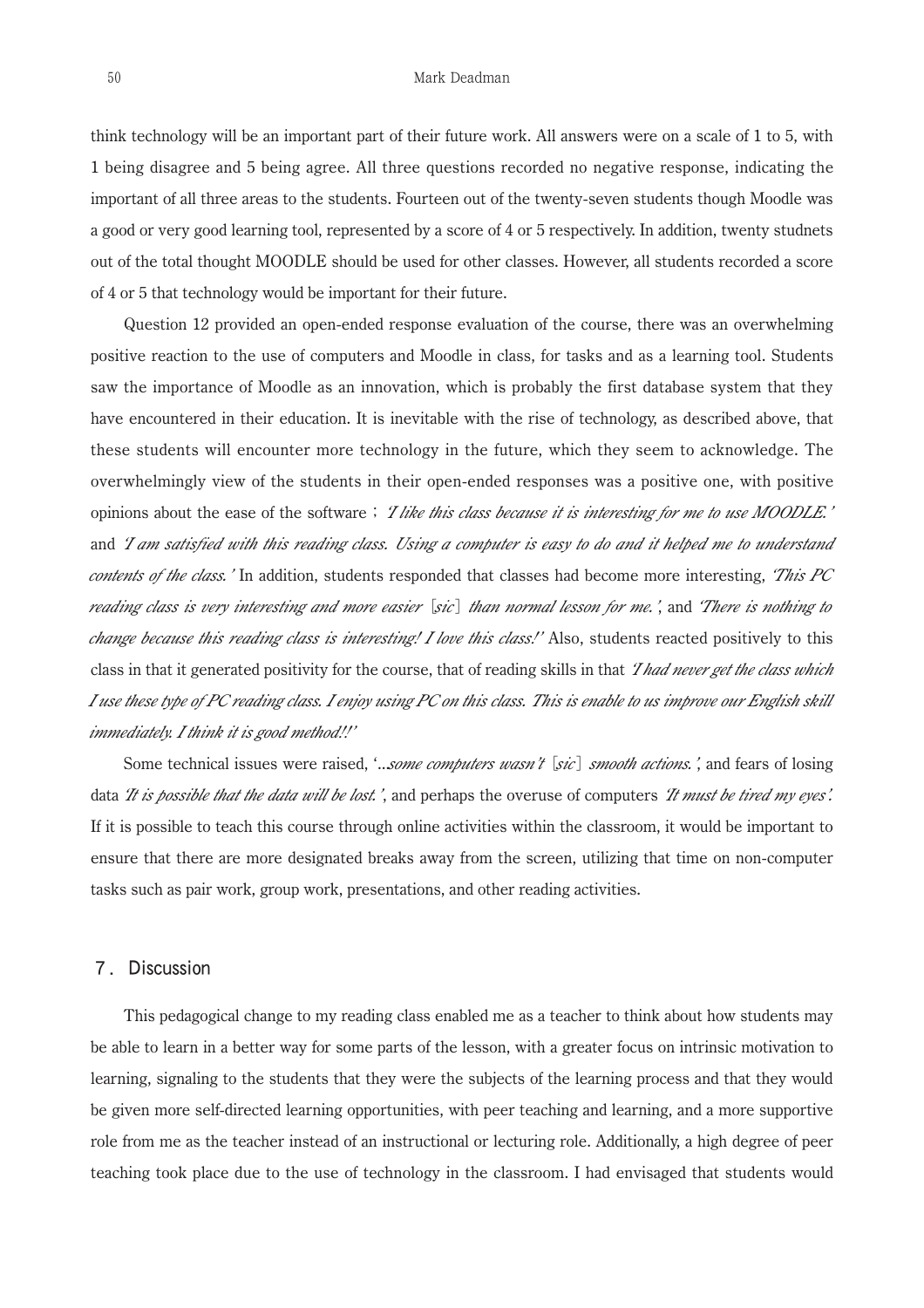need to help each other but the level of cooperation learning, teaching and support was very positive. An educator has a responsibility to always put the student first, and in adhering to the notion of 'Banking of Education', developed by Freire (1970), led me to believe that students can be given more agency within the classroom. In this research, it has been shown that students have begun to understand to self-teach themselves and teach each other, rather than rely on the teacher. In addition, they are undoubtedly the Subject, rather than the teacher, of the learning process.

 As detailed above, Burns (2005) notes that a central aspect of Action Research is the simultaneous focus on action and research, with the *action* component being a process of planned intervention, and the *research* element involving systematic collection of data as planned interventions are enacted. In this sense, this research represents a small area of planned intervention in one class. In addition, the research element has collected a small-scale questionnaire. Although the results were clearly positive towards the use of CALL and Moodle, the sampling, data collection tools and number of participants in the study were too small. Developing this point, it would be pertinent to enact a large scale planned intervention into reading at the University, with a greater range and depth to the research in the form of data collection, possibly a much larger questionnaire sample, alternative qualitative collection such as one-to-one interviews, and direct observations. In addition, quantitative data collection could include statistical analysis of reading issues at the University, comparing reading comprehension by traditional and online methods of teaching and learning.

 In addition, it is very important to address the teacher's opinions about the use of technology in the classroom, rather than limiting this to the thoughts of myself only. This point needs to be expanded to present a more valid promotion of Action Research, Moodle usage for lesson preparation and administration, and the use of technology within lessons.

## 8.Conclusion

 This paper details the introduction and use of CALL, through the online learning system MOODLE, for a content-based reading syllabus. As a teacher-practitioner I saw a need to conduct action research into the use of CALL, through data collection, practical application, and subsequent reporting of it to other English language teachers. This study represents an 'inside-out' approach as outlined by Nunan (2001), whereby the teacher and ultimately the students are placed at the center of the learning process. The *Lesson* activity was time-consuming to initially set-up, proof-read the text and administer. However, if the teacher can teach the same course in the following academic year or semester, the online activity will have already been tried and tested in class and could aid teachers in faster lesson preparation. In addition, the *Lesson* activity showed good collaboration amongst students, enhanced the delivery and collection of gradable assignments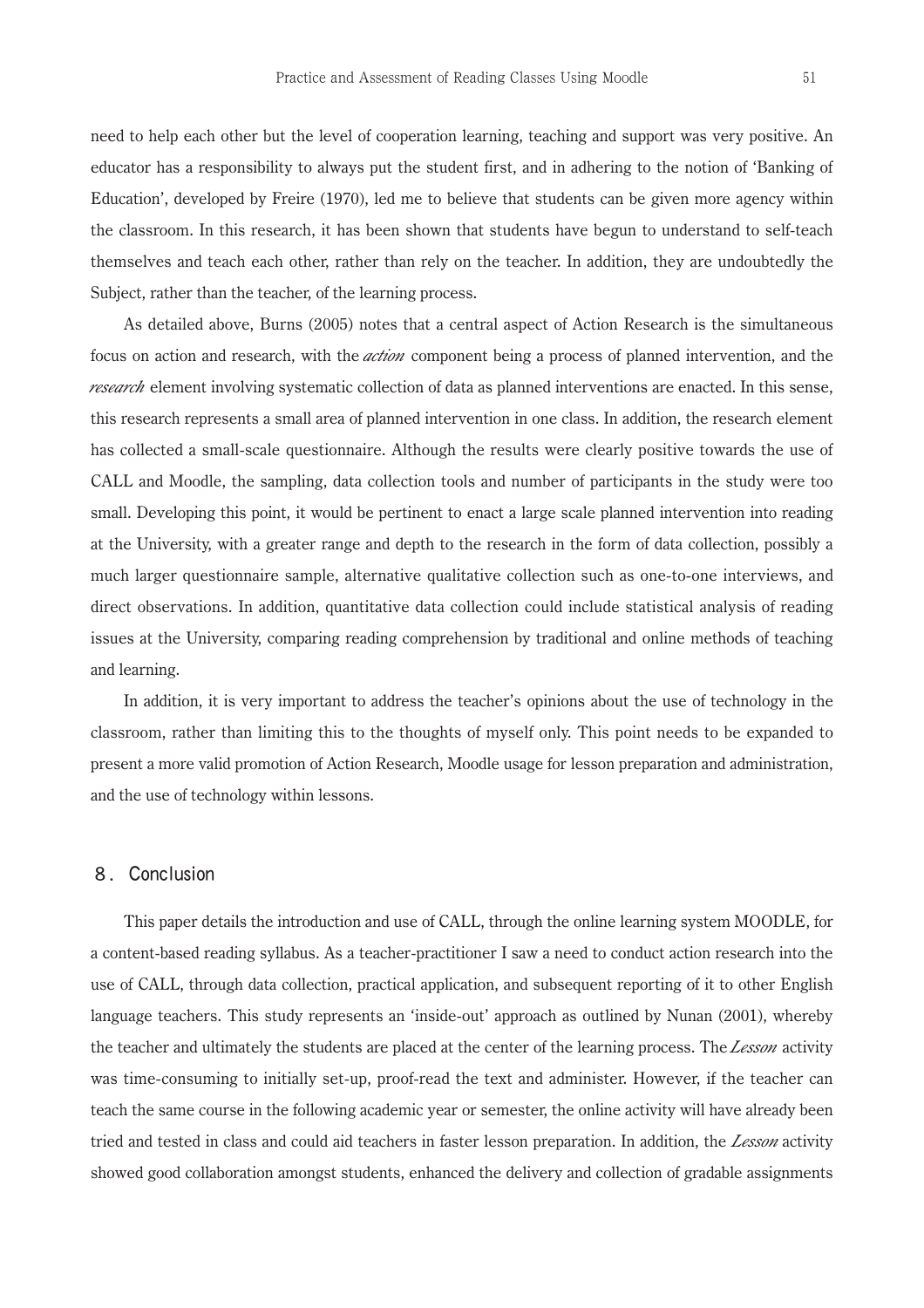and tasks, and administered quizzes in a more consistent and fairer way. Ultimately it created a more accessible, portable and revisable lesson. Referring to Moodle as an innovation, Moodle has already allowed me to quickly confirm step 1 of the Rogers decision-making process, *gaining knowledge about an innovation.* My initial investigation and construction of a 'lesson' for the first week of the reading course in Semester 1 of 2016, represented step 2, *being persuaded of its value*, and the successful use of it in the first lesson with the students allowed me to achieve steps three to five in *decision, implementation,* and *confirmation.* This latter point needs to be reiterated in that I *confirmed* my decision to continue using the innovation, deeming Moodle Lesson appropriate suitable as a teaching tool.

 In addition, the adoption of the *Lesson* activity allowed for a good level of student comprehension and understanding of tasks and instructions, both from myself as the teacher, and the textbook. It has been shown that the students reacted overwhelmingly positively to this format or medium of learning. The student questionnaire revealed a high level of enjoyment, satisfaction and learning taking place in the lesson and over the course of the semester. Students reported that they could get more information quickly, get answers immediately, research topics and understand instructions much better. The use of Moodle also helped to develop student's basic computer literacy skills. At the same time, some comments revealed that students were concerned about data security and lost data, such as their grades or work, which would need to be addressed in a subsequent repeat or follow-up of the course.

 The research questions posed at the beginning of this paper have been met. In the first instance, Moodle can aid students to comprehend and be motivated towards their reading studies. In addition, Moodle has the potential to reduce lesson preparation, ensure better collection, delivery and grading of assignments, administer quizzes, and collate results faster. Lastly, this research paper promoted what Nunan (2001) calls an 'inside out' approach to professional development, in which the concerns and interests of the practitioners are placed at the center of the learning process.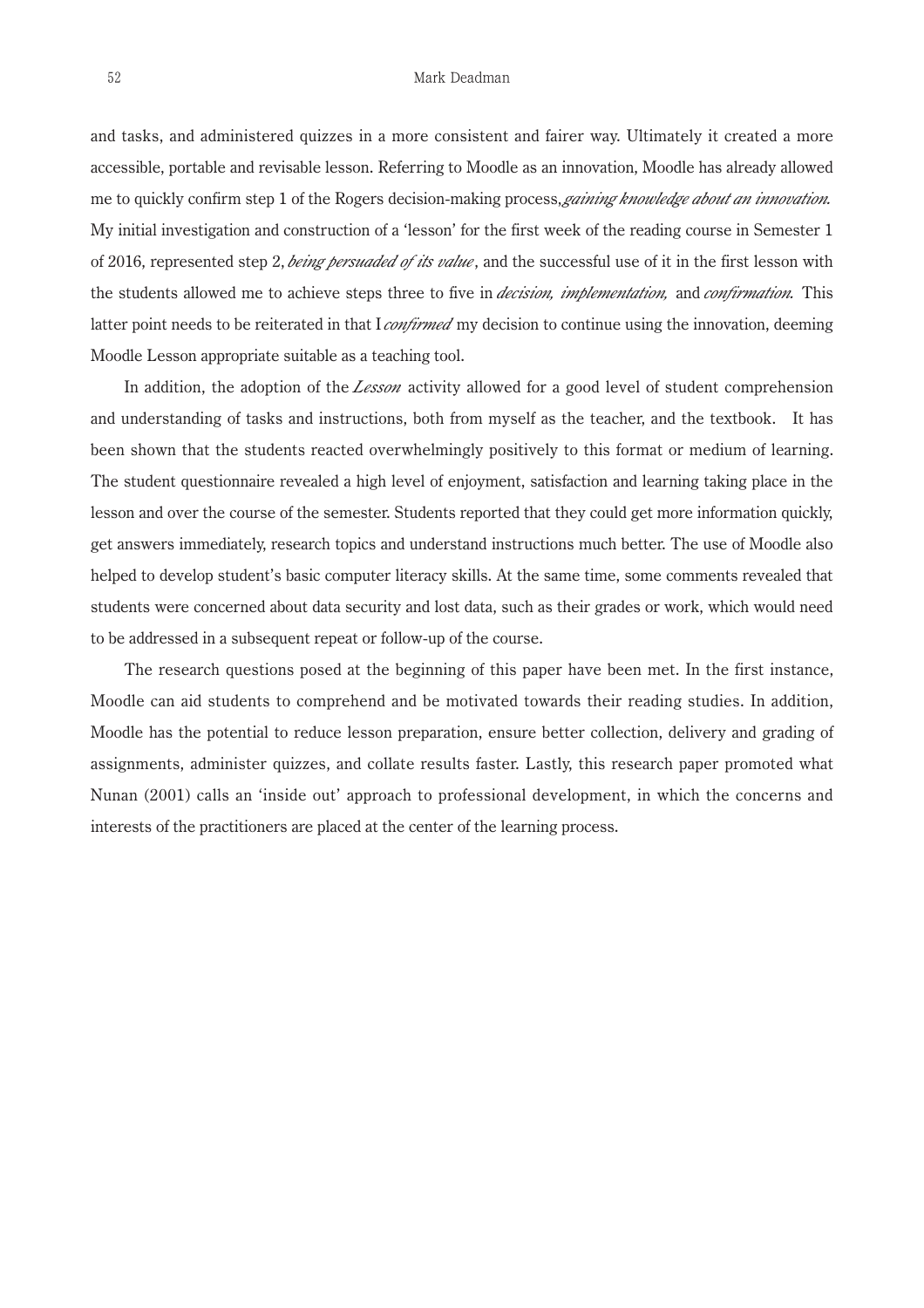# **Appendix 2 (Student Questionnaire)**

**Q1. Do you like reading?** (Please select one answer on a scale of 1 to 5, with 1 being disagree and 5 being agree)

|--|--|--|--|--|

**Q2. Do you like computers?** (Please select one answer on a scale of 1 to 5, with 1 being disagree and 5 being agree)

|--|--|--|--|

# **Q3. Do you prefer computer or non-computer lessons?**

Computer | Non-Computer

# **Q4. What kind of devices do you use for study/learning?**

|      | Personal Computer   Tablet | Smartphone | Other |
|------|----------------------------|------------|-------|
| (PC) |                            |            |       |

# **Q5. In how many classes do you need to use computers?**

| Only this class<br>4 classes<br>2 classes<br>classes<br>5 or more classes |
|---------------------------------------------------------------------------|
|---------------------------------------------------------------------------|

# **Q6. Do you think it is easy to use a PC for learning?**

|  | Yes | ~ | ow |
|--|-----|---|----|
|--|-----|---|----|

**Q7. Do you think MOODLE is a good learning tool?** (Please select one answer on a scale of 1 to 5, with 1 being disagree and 5 being agree)

|--|--|

# **Q8. What do you like about using PC's in class? (Please select 1-3 answers)**

| More interesting than normal classes |  |
|--------------------------------------|--|
|--------------------------------------|--|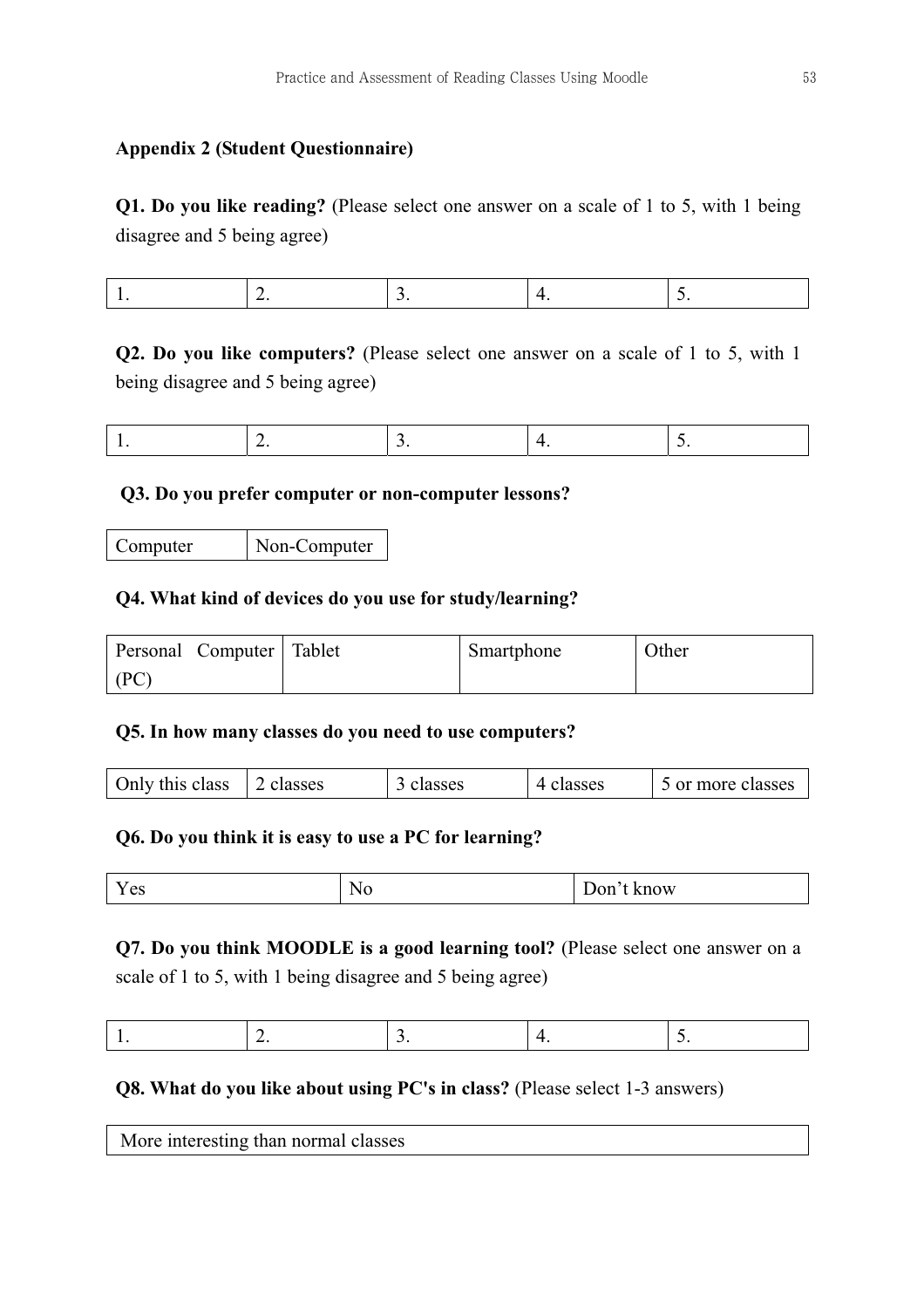| Can use other applications (Word, Excel, Internet, YouTube) |
|-------------------------------------------------------------|
| I don't need to write many notes                            |
| Moodle checks my answers immediately                        |
| It improves my typing skills                                |
| I can get more information quickly                          |
| None of the above                                           |

# **Q9. Is it easier to learn to read using the Moodle system?**

| $ -$<br>$\alpha$<br>t know<br>N.<br>100<br>1 I V<br>$\mathbf{v}$ |  |
|------------------------------------------------------------------|--|
|------------------------------------------------------------------|--|

**Q10. Do you think more classes (reading, listening, and other courses) should use more technology?** (Please select one answer on a scale of 1 to 5, with 1 being disagree and 5 being agree)

|--|

**Q11. Will technology be an important part of your future work?** (Please select one answer on a scale of 1 to 5, with 1 being disagree and 5 being agree)

|--|--|--|--|

# **Q12. What would you like to change about this type of PC reading class?**

(Open answer)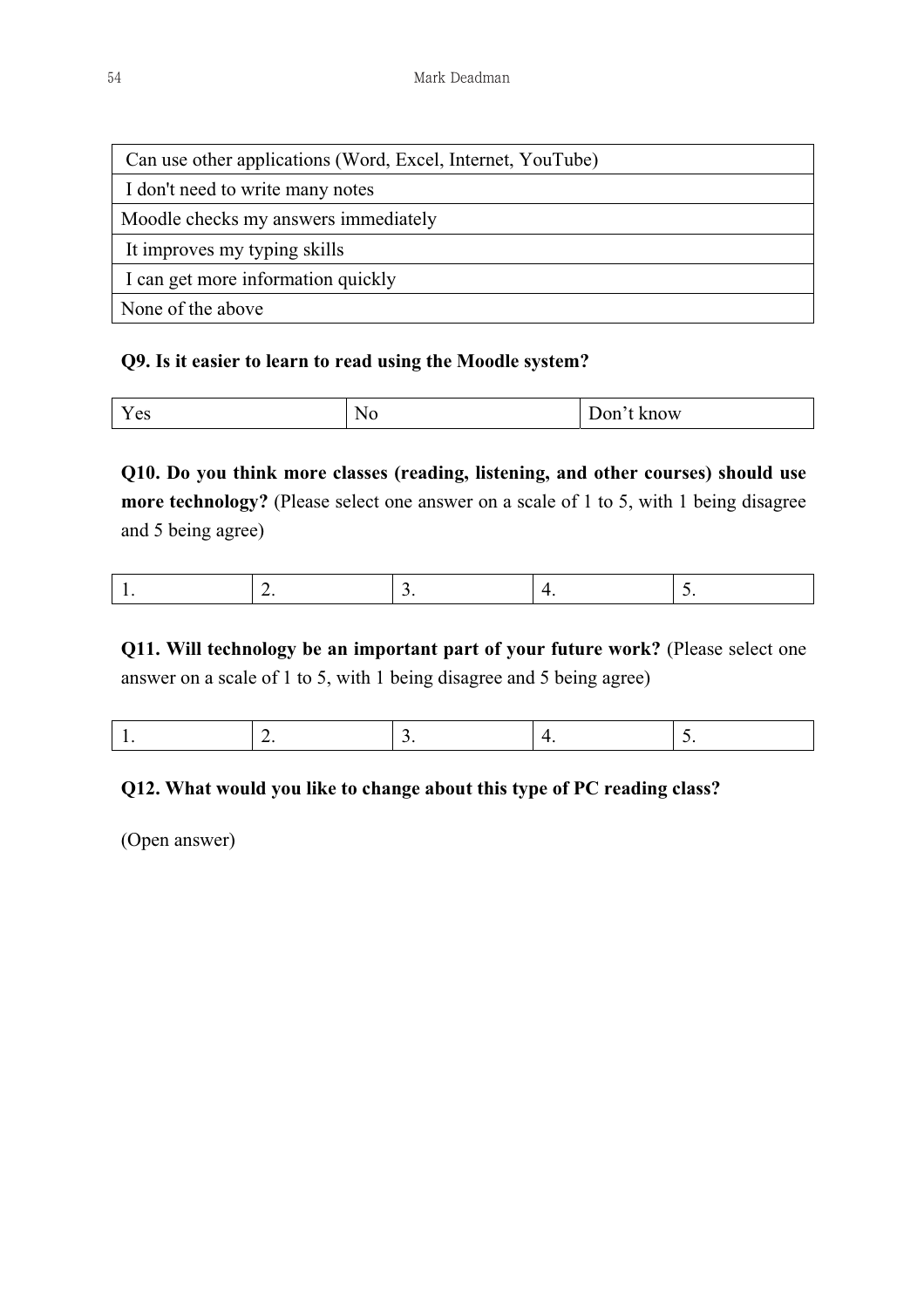#### **Reference List**

- Bateson, G. (2008). Intermediate Moodle: Ideas for Language Teachers. *Thejaltcalljournal, <sup>4</sup>*(2), 73-79. Retrieved January 16, 2017, from http://journal.jaltcall.org/articles/4\_2\_Bateson.pdf
- Broadway, R. (2011). Content-Based Instruction Using Moodle: Creating a Website to Mirror and Enhance a Print Textbook. *The Jaltcalljournal, 7* (3), 335-349. Retrieved October 14, 2016, from http://journal.jaltcall.org/contents\_7\_3.html
- Brydon-Miller, M., Greenwood, D., & Maguire, P. (2003). Why Action Research? *Action Research, <sup>1</sup>* (1), 9-28. doi: 10.1177/14767503030011002
- Burns, A. (2005). Action research: an evolving paradigm? *Language Teaching, <sup>38</sup>*(2), 57-74. doi:https://doi.org/10.1017/ S0261444805002661
- Daniels, P. (2012). Technically Speaking: Moodle, mobile apps and mobile content. *Thejaltcalljournal, <sup>8</sup>*(1), 33-44. Retrieved January 16, 2017, from http://journal.jaltcall.org/articles/8\_1\_Daniels.pdf
- Deadman, M., (2014). Student's Reactions to The Use of CALL (Computer Assisted Language Learning) In Their English Studies. Maebashi Kyoai Gakuen College Journal, 14, 44-77.
- Freire, P. (1970). *Pedagogy of the Oppressed*. New York: Continuum.
- Gunma University (2016a). *Teacher's Handbook with Unified Syllabus* (Rep.). Gunma University
- Gunma University (2016b). 群馬大学 Moodle. (n.d.). Retrieved November 25, 2017, from https://mdl2.media.gunma-u.ac.jp/
- Hirschel, R. (2012). Moodle: Students' Perspectives on Forums, Glossaries and Quizzes. *The Jaltcalljournal, <sup>8</sup>*(2), 95-112. Retrieved October 14, 2016, from http://journal.jaltcall.org/contents\_8\_2.html
- Hirschel, R. (2012). Moodle: Students' perspectives on forums, glossaries and quizzes. *Thejaltcalljournal, <sup>8</sup>* (2), 95-112. Retrieved January 16, 2017, from http://journal.jaltcall.org/articles/8\_2\_Hirschel.pdf
- Huang, H. B. (2010). What Is Good Action Research? *Action Research*,  $8(1)$ , 93-109. doi:10.1177/1476750310362435
- JALT (2016). Learning to Teach, Teaching to Learn. (n.d.). Retrieved October 5, 2016, from http://jalt.org/
- Mynard, J., (2011). Learning Environments That Facilitate Reflection on Language Learning. *The Jaltcalljournal,* 7 (3), 293- 306. Retrieved October 14, 2016, from http://journal.jaltcall.org/contents\_7\_3.html
- Nunan, D. (2001). Action Research in Language Education. In *Innovation in English Language Teaching*: *A Reader* (pp. 197- 207). Routledge.
- Oxford University Press (2017). (n.d.). English Language Teaching Home Page | Oxford University Press. Retrieved January 09, 2017, from https://elt.oup.com/?cc=us&selLanguage=en
- Robertson, C. E. (2008). Integration of Moodle Course Management System (CMS) into an EFL Writing Class. *Thejaltcalljournal, <sup>4</sup>*(1), 53-59. Retrieved January 16, 2017, from http://journal.jaltcall.org/articles/4\_1\_Robertson.pdf

Rogers, E. (2003). *Diffusion of innovations*. 1st ed. New York: Free Press.

- Uxbooth (2017) (n.d.). Retrieved May 23, 2017, from http://www.uxbooth.com
- Wikipedia (2017). *Traditional education.* (n.d.). Retrieved January 09, 2017, from https://en.wikipedia.org/wiki/Traditional\_ education
- World Economic Forum (2016). Digital Economy and Society. Retrieved September 14, 2016, from https://www.weforum.org